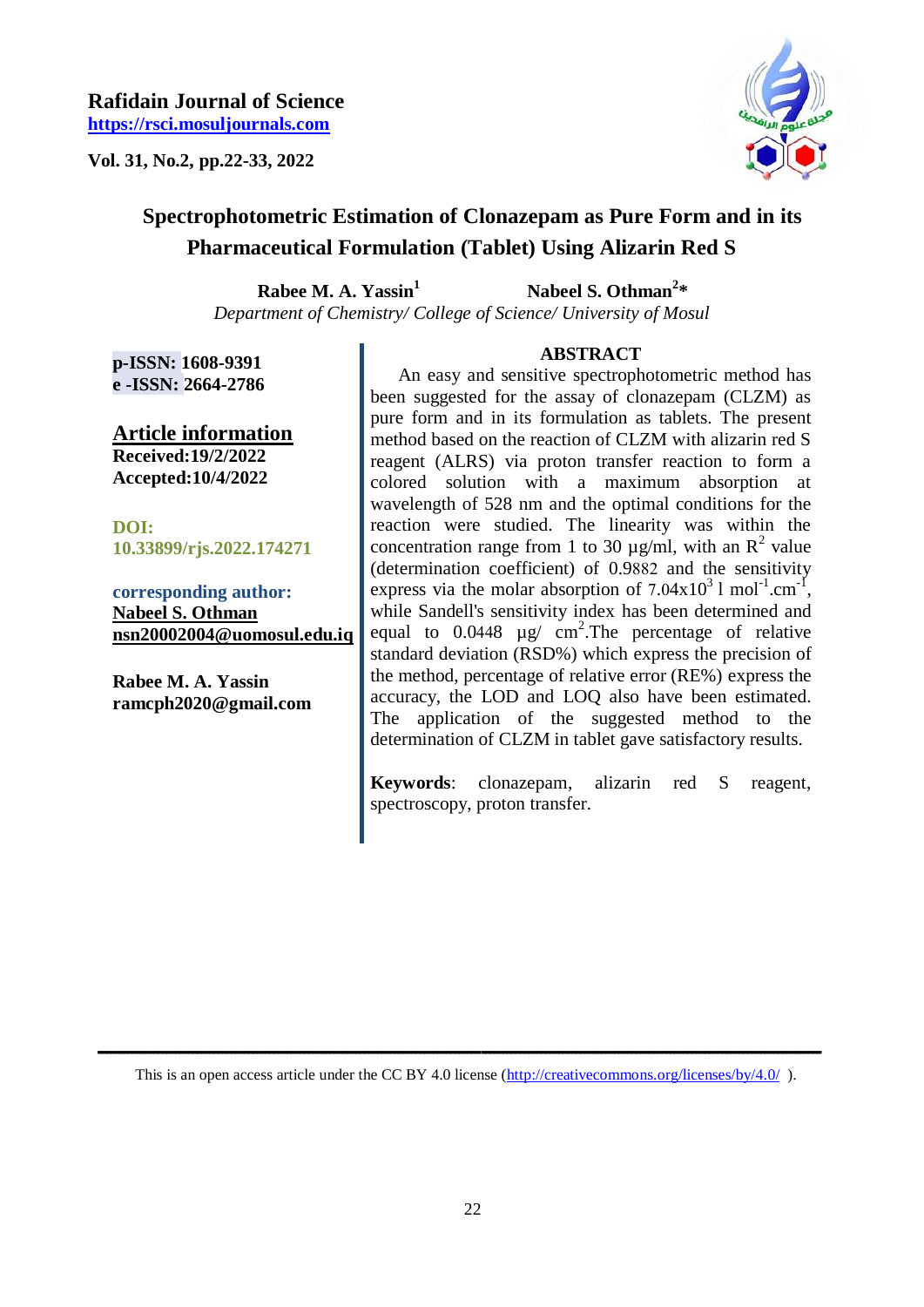#### **INTRODUCTION**

 CLZM chemically has the scientific name 5-(2-chlorophenyl)-7-nitro-1,3-dihydro-2H-1,4 benzodiazepin-2-one Fig. (1) with slightly yellowish, crystalline powder and practically insoluble in distilled-water but slightly soluble in ethanol and methanol (European Pharmacopoeia, 2019).



 $C_{15}H_{10}C1N_3O_3$ , M.wt. 315.7 g/mol

# **Fig. 1: The chemical formula and structure of CLZM.**

 CLZM is a nitrodiazepine, and it is a class of psychoactive drugs that have been poorly used at the present time. Clonazepam is a benzodiazepine derivative that is widely used as a treatment for sleep disorders, anxiety, muscle relaxant, sedative, and epileptic seizures. It has side effects such as drowsiness and fatigue when low doses lead to dizziness, mood swings, and memory loss at high concentrations (Gurusamy and Thangadurai, 2019; Degreef *et al*., 2021; Qriouet *et al*., 2019).

 Several analytical methods have been reported for assay of CLZM in different samples including diazo coupling spectrophotometric methods (Hajir and Kassim, 2020; Ameen and Al-Badry, 2005), Cloud point extraction (CPE) combined with diazo-coupling (Abdullah, 2017; Mahdi and Kadhim, 2020), oxidative coupling (Saddam and Kadhim, 2019; Mahdi and Kadim, 2018), charge transfer (Hadi, 2015; Zankanah and Dikran, 2017; Salem *et al.*, 2002), Prussian blue complex (Fadhel and Khamees, 2018), UV-spectrophotometry (Kakde and Satone, 2009; Karajgi *et al.*, 2016), spectrofluorometric (Patel and Chhalotiya, 2017; Belal *et al.*, 2017; Salem *et al.*, 2004).

 Various chromatographic methods were also used to estimate CLZM whether in pharmaceutical preparations or biological body fluids such as HPLC (Gadge *et al*., 2020; Spell and Stewart, 1998; Isse and Mahmoud, 2021; Naidu *et al.*, 2018), UPLC/MS-MS (Xu *et al.*, 2019), GC-MS (Santhosh *et al*., 2019; Fang *et al*., 2020) as well as to other analytical methods such as voltammetry (Lotfi and Veisi, 2019; Sachdeva *et al*., 2021; Honeychurch *et al*., 2016), electrophoresis (Seyfinejad *et al*., 2021), and normal reverse flow injection (Malik *et al*., 2018).

# **EXPERIMENTAL**

# **Apparatus**

A double-beam spectrophotometer Jasco V-630 UV-Visible (Japan), using glass cell (1 cm), and a TRANSE BP3001 professional pH meter were used in present investigation. **Chemicals used** 

Chemicals used are in a high degree of purity.

### **Solutions used**

#### **Clonazepam Standard Solution (100 µg/ml)**

Dissolving 0.0100 g of clonazepam (supplied by the General Company for Pharmaceuticals and Medical Appliances Samarra - Iraq) in 70 ml of absolute ethanol, then supplementing the volume with distilled water to 100 ml in calibrated flask. The container was kept away from light and the stability of solution not more than three days.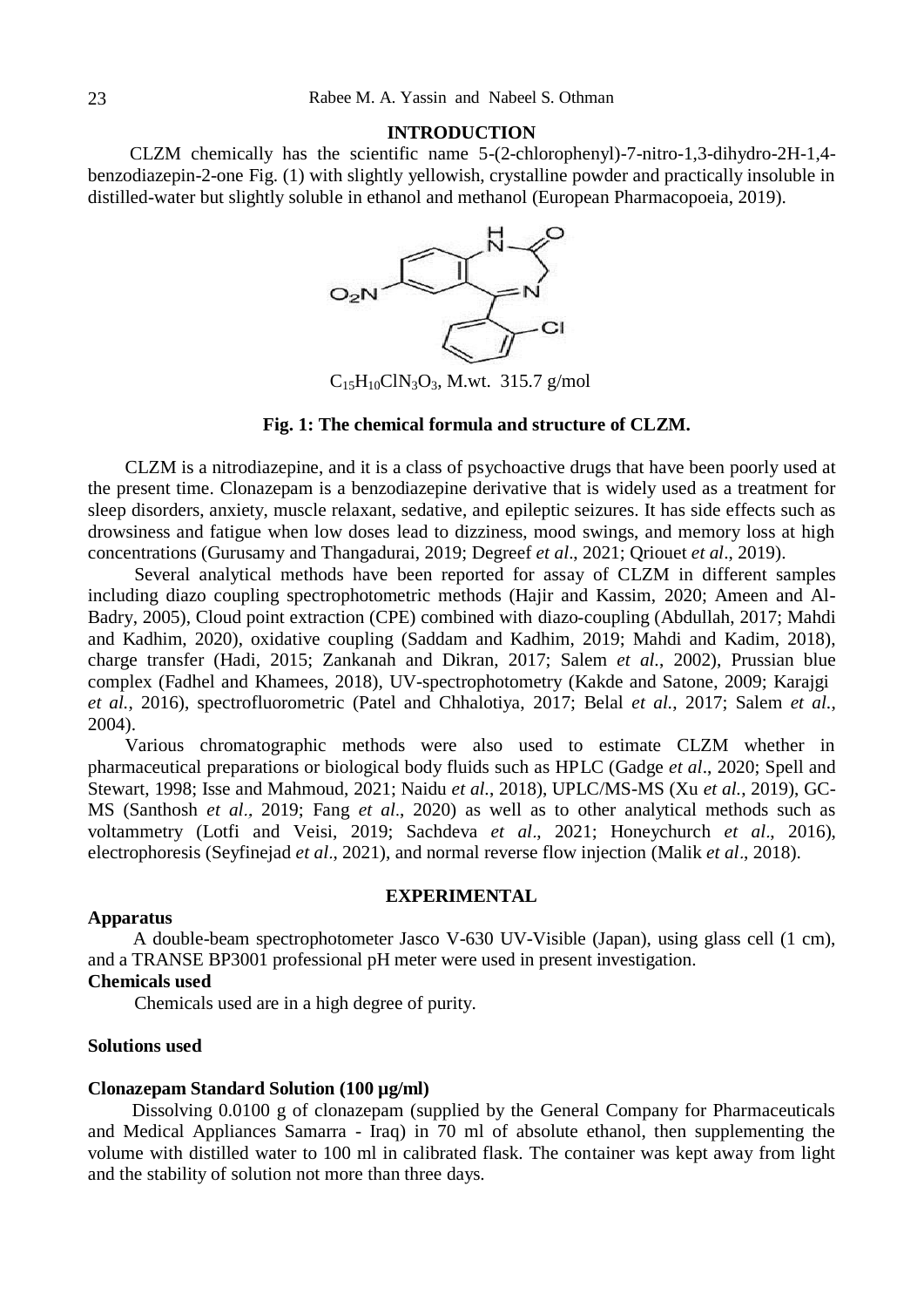#### **Alizarin Red S Solution (0.1%)**

 0.1 g of the ALRS supplied by BDH company is dissolved in distilled water in 100-ml volumetric flask, and kept in an opaque and airtight bottle, and it is stable for at least a week.

# **Formulation (Tablet) Solution (100 μg / ml)**

Crushing 10 tablets (after weighting each tablet, 0.1696 g), contains 2 mg of CLZM), weighed 0.8481g of crushed powder equivalent to 0.0100 g of clonazepam, then dissolved in 70 ml of absolute ethanol (warm), then after filtration the volume was completed to 100 ml using distilled water.

# **Procedure and Calibration Curve**

Increasing volumes of 0.1 - 3.0 ml of CLZM (100  $\mu$ g / ml) have been added to a set of 10-mL volumetric flask to cover a concentration of 1 to 30 µg/ml, followed by the addition of 1.25 ml of 0.1% ALRS reagent to each flask and a waiting period of 5 minutes and then dilution of flasks with distilled water to the mark level. The absorbance of the colored product formed measured against the blank solution at the wavelength 528 nm after 5 minute of dilution. The standard curve was obtained by drawing the relationship between the absorbance and concentration as in Fig. (2), which shows that there is a linear relationship between the concentration of CLZM and the absorbance for the colored products up to the concentration of 30 μg/ml, and a negative deviation from Beer's law is obtained above 30  $\mu$ g/ml. The molar absorption was 7.04 x  $10^3$  mol<sup>-1</sup> cm<sup>-1</sup>, the value of Sandell's sensitivity index was equal to  $0.0449 \mu g / \text{cm}^2$ , LOD and LOQ were also calculated, and their values were  $0.177$  and  $0.590 \mu g$  / ml, respectively.



**Fig. 2: The calibration curve for estimating CLZM via application of the proposed method.** 

# **RESULTS AND DISCUSSION**

 All parameters that affect the absorbance of the resulting-colored product have been studied using 1 ml of CLZM (100  $\mu$ g/ml) in a final volume of 10-ml.

#### **Study of the Amount of the ALRS Reagent**

Different quantities of ALRS solution from 0.5 to 3.0 ml were added to 10 ml volumetric flask, each containing 1 ml of CLZM, then left for 10 minutes and then diluted with distilled water to the mark. The absorbance of the resulting solution is measured at 528 nm versus to the blank-solution. Although 2.0 ml and 3.0 ml of the reagent gives higher absorbance but due to the turbidity of the solution after 10 minutes of dilution and it was found that the highest determination coefficient  $(R^2)$ achieved at the volume of 1.25 ml of the used reagent, so this volume was chosen in the subsequent studies, (Table 1).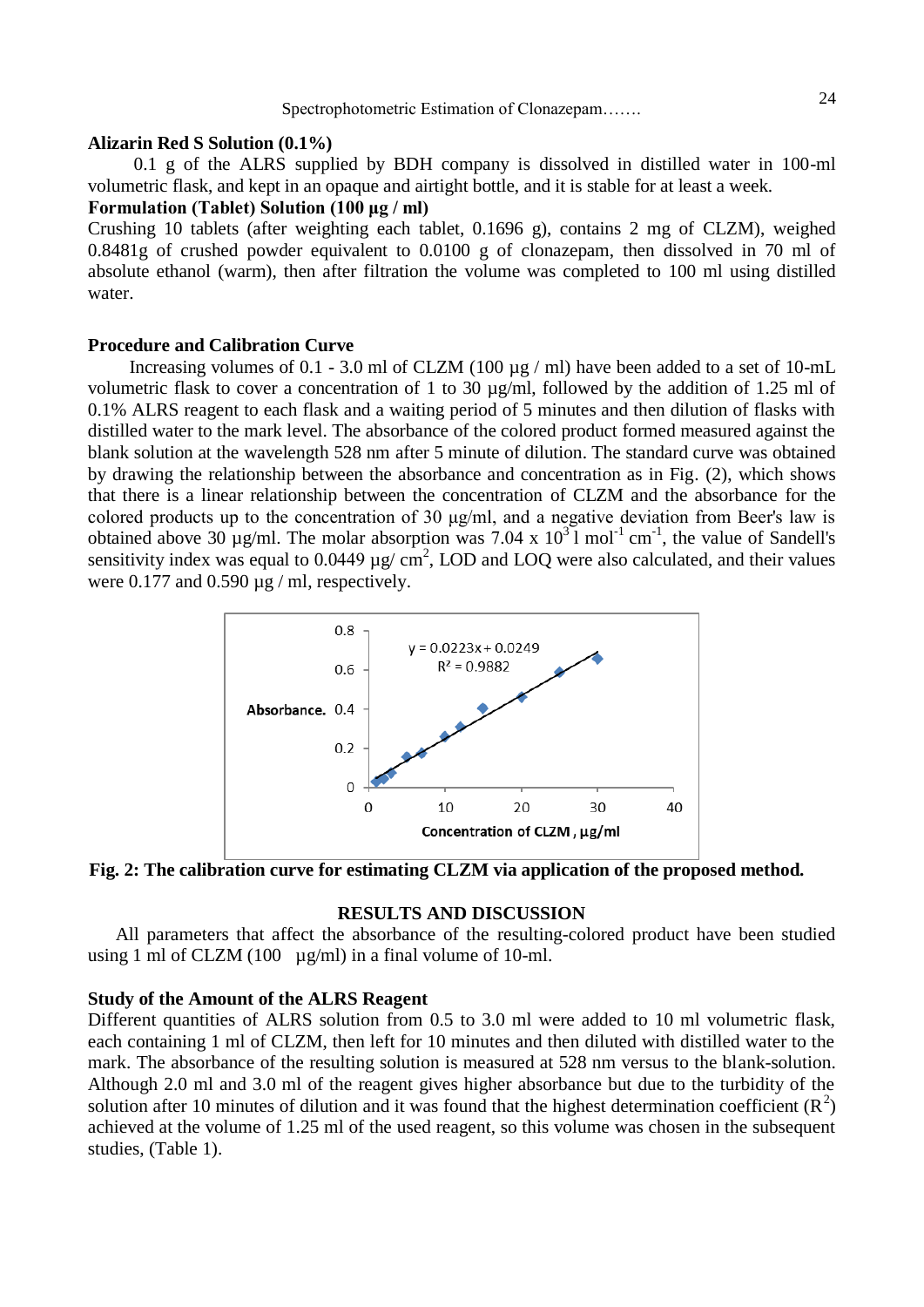| ml of ALRS |       | Absorbance / $\mu$ g CLZM ml <sup>-1</sup> |       |       |        |  |  |
|------------|-------|--------------------------------------------|-------|-------|--------|--|--|
| $(0.1\%)$  |       |                                            |       |       |        |  |  |
| 0.5        | 0.012 | 0.022                                      | 0.074 | 0.147 | 0.9513 |  |  |
|            | 0.027 | 0.070                                      | 0.179 | 0.255 | 0.9935 |  |  |
| 1.25       | 0.033 | 0.089                                      | 0.200 | 0.277 | 0.9997 |  |  |
| $2.0*$     | 0.055 | 0.091                                      | 0.206 | 0.289 | 0.9955 |  |  |
| $3.0*$     | 0.064 | 0.102                                      | 0.214 | 0.302 | 0.9957 |  |  |

**Table 1: The effect of the amount of reagent ALRS on the absorbance of the colored product.**

\* Turbid after 10 minutes from dilution.

## **The Effect of pH**

Increasing volumes of 0.1-0.4 ml of each of dilute HCl and NaOH in equal concentration (0.001M) were added to a number of 10-ml volumetric flasks each one contains 1 ml of CLZM and 1.25 ml of 0.1% ALRS reagent, wait for 10-minutes, and then dilution with distilled water to the mark. The absorbance was measured and drew against the pH of solution. The results cited in Fig. (3) indicate that the highest resulting absorbance is for a solution that does not contain either an acid or a base ( $pH = 4.78$ ), so that it isn't recommended to add acid or base.



# **Choosing a Buffer Solution**

 The pH of drug solution is 5.98 and after adding 1.25 ml of alizarin red reagent S, the pH reduced to 4.78, so that buffer solutions with pH 4.78 and 5.0 were prepared. From the results obtained in Table 2, it is clear that buffer solutions have a negative effect on the absorbance of the colored product solution, and therefore they were not recommended to use in subsequent experiments.

|  |  |  |  |  | Table 2: Effect of the acidity function. |
|--|--|--|--|--|------------------------------------------|
|--|--|--|--|--|------------------------------------------|

| pH   | <b>Buffer solutions</b>                                    | Absorbance |
|------|------------------------------------------------------------|------------|
| 4.78 | Acetic acid, phosphoric acid, boric acid, sodium hydroxide | 0.022      |
| 5.00 | Potassium hydrogen phthalate, sodium hydroxide             | 0.034      |
|      |                                                            |            |

Absorbance without buffer solution  $= 0.272$ .

# **Effect of Solvent**

1 ml of CLZM, and 1.25 ml of ALRS reagent were taken. A number of organic solvents, as well as water used in dilution to the mark, with a final volume of 10 ml, and the results are cited in Fig. (4) and (Table 3).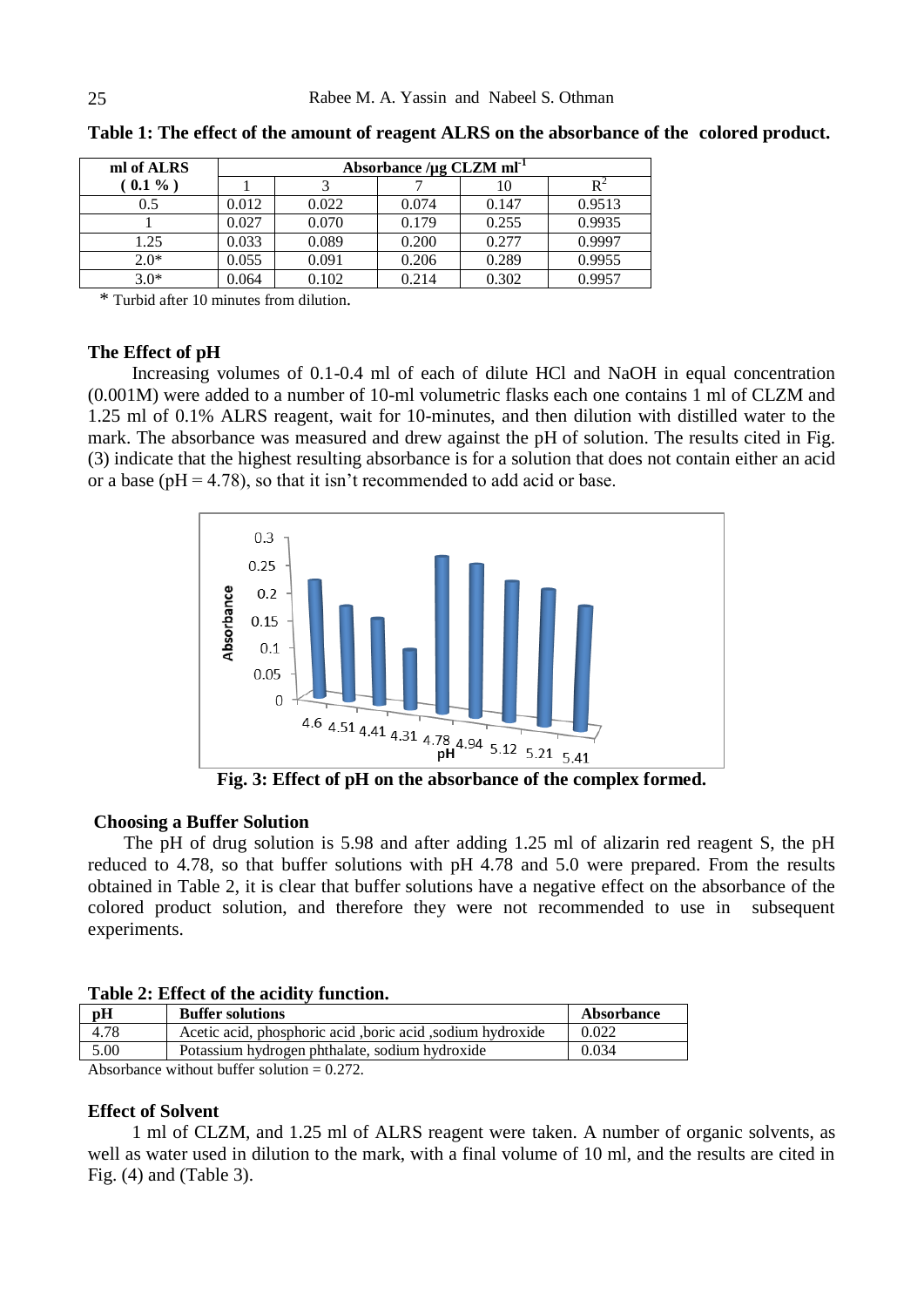

**Fig. 4: Effect of solvents on the absorption spectrum of the formed product.**

**Table 3: Various analytical parameters of the colored product using various solvents.**

| <b>Curve symbol</b>         | <b>Solvent</b> | Abs.   | $\lambda$ max<br>(nm) | $l$ , mol $^{-1}$ , cm $^{-1}$ |
|-----------------------------|----------------|--------|-----------------------|--------------------------------|
| A                           | Methanol       | 0.040  | 521                   | $1.2 \times 10^{-3}$           |
| В                           | Ethanol        | 0.033  | 533                   | $1.0 \times 10^{-3}$           |
|                             | 1-Propanol     |        | No peak               |                                |
| $\mathcal{C}_{\mathcal{C}}$ | n-Butanol      | 0.0216 | 496                   | $0.6 \times 10^{-3}$           |
| D                           | Acetone        | 0.217  | 585                   | 6.8 x10 $3$                    |
| Е                           | Water          | 0.279  | 528                   | $8.8 \times 10^{-3}$           |

 From the results of the absorption spectrum of the solvents used in the final dilution, and from the observation of the change in both the absorbance and the greatest measurement wavelength, although the red shift caused by dilution with acetone, but the highest absorbance was observed using distilled water, and it was kept as a solvent used in subsequent experiments.

# **Study the time required to complete the reaction before dilution**

1.25 ml of ALRS reagent was added to a number of volumetric flasks containing the same volume (1 ml) of CLZM, then the flasks left for different periods of time (Table 4) before diluting the sample solution with distilled water in a final volume of 10 ml and reading absorbance of solutions versus their blank solutions.

**Table 4: Study of the standing time before dilution.**

| Standing time (min.) | 0     | $\overline{\phantom{a}}$ | 10            | ┻     | 20           |
|----------------------|-------|--------------------------|---------------|-------|--------------|
| Absorbance           | U.∠1∠ | 275<br>0. <i>41</i> J    | $\sim$<br>U.Z | 0.269 | 261<br>V.401 |

From the results in (Table 4), it is clear that the best absorbance after dilution is to wait for a period of 5 minutes and then dilute the resulting-colored solution with distilled water.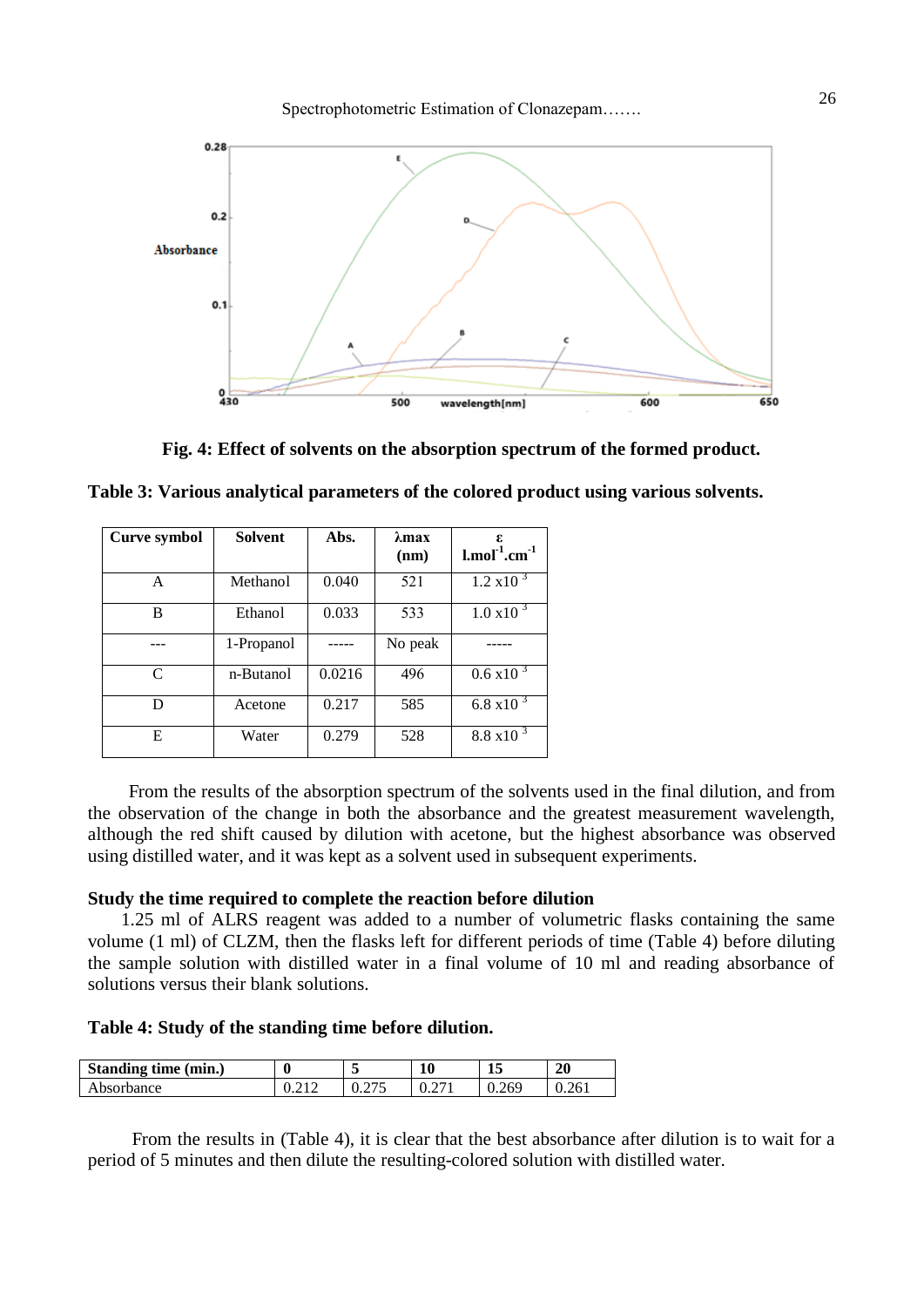# **The stability of the formed compound**

The stability of the colored product was studied via measuring the absorbance at different time intervals, by taking 10 and 20 μg/ml of CLZM and dealing as mentioned in procedure and calibration method (see the results in Table 5).

| <b>Standing time</b><br>(min.) | Absorbance/µg of CLZM. ml <sup>-1</sup> |       |  |  |
|--------------------------------|-----------------------------------------|-------|--|--|
|                                | 10                                      | 20    |  |  |
| Immediately                    | 0.209                                   | 0.486 |  |  |
| 5                              | 0.276                                   | 0.502 |  |  |
| 10                             | 0.276                                   | 0.501 |  |  |
| 15                             | 0.274                                   | 0.503 |  |  |
| 20                             | 0.276                                   | 0.507 |  |  |
| 25                             | 0.274                                   | 0.505 |  |  |
| 30                             | 0.274                                   | 0.506 |  |  |
| 35                             | 0.274                                   | 0.507 |  |  |
| 40                             | 0.275                                   | 0.506 |  |  |
| 45                             | 0.270                                   | 0.499 |  |  |
| 50                             | 0.270                                   | 0.495 |  |  |
| 55                             | 0.268                                   | 0.492 |  |  |
| 60                             | 0.266                                   | 0.492 |  |  |

**Table 5: Compound stability study.**

The results in (Table 5) show that reaction completed after approximately 5 minutes and the colored product stay stable for at least 55 minutes after dilution. Therefore, 5 minutes was recommended in the subsequent experiments.

# **Accuracy and precision of the method**

 The recovery percentage (Recovery %) and the relative standard deviation (RSD%) were calculated via applying the optimal reaction conditions to estimate three different concentrations of the drug compound CLZM. The results shown in (Table 6) indicate that the method has good accuracy according to the relative error values (RE %) which is from -2.9 to 0.7 as well as a good value of the relative standard deviation values (RSD%), which was not more than 2.6%.

**Table 6: Accuracy and precision of the present method.**

| <b>Amount added</b><br>$\mu$ g/ml | Recovery* $\%$ | $RE\%$       | $RSD^*$ % |  |
|-----------------------------------|----------------|--------------|-----------|--|
|                                   | 98.0           | $-2.0$       | 2.60      |  |
|                                   | 00.7           | ר ר          |           |  |
|                                   |                | $\partial$ 0 |           |  |

\* Average for five determinations.

## **Study of the Nature of the Reaction Product of ALRS with Clonazepam CLZM**

The continuous variation method (Job's methods) (Kenner,1979) was applied in order to know the molar interaction ratio between CLZM and ALRS, as equal concentrations of both were prepared. At a concentration of  $1.583x10^{-2}$  M and for different volumes of both solutions (CLZM and ALRS) but, the total volume of them was equal to 1 ml and diluted to final volume of 10 ml Fig. (5a). While Fig. (5-b) shows the molar ratio method plot (Kenner, 1979) by adding increasing volumes of the organic reagent ALRS 0.05-0.3 ml and at a concentration of  $1.583 \times 10^{-2}$  M to 1 ml of CLZM solution, with the same concentration of the used reagent, with a total volume of 10 ml.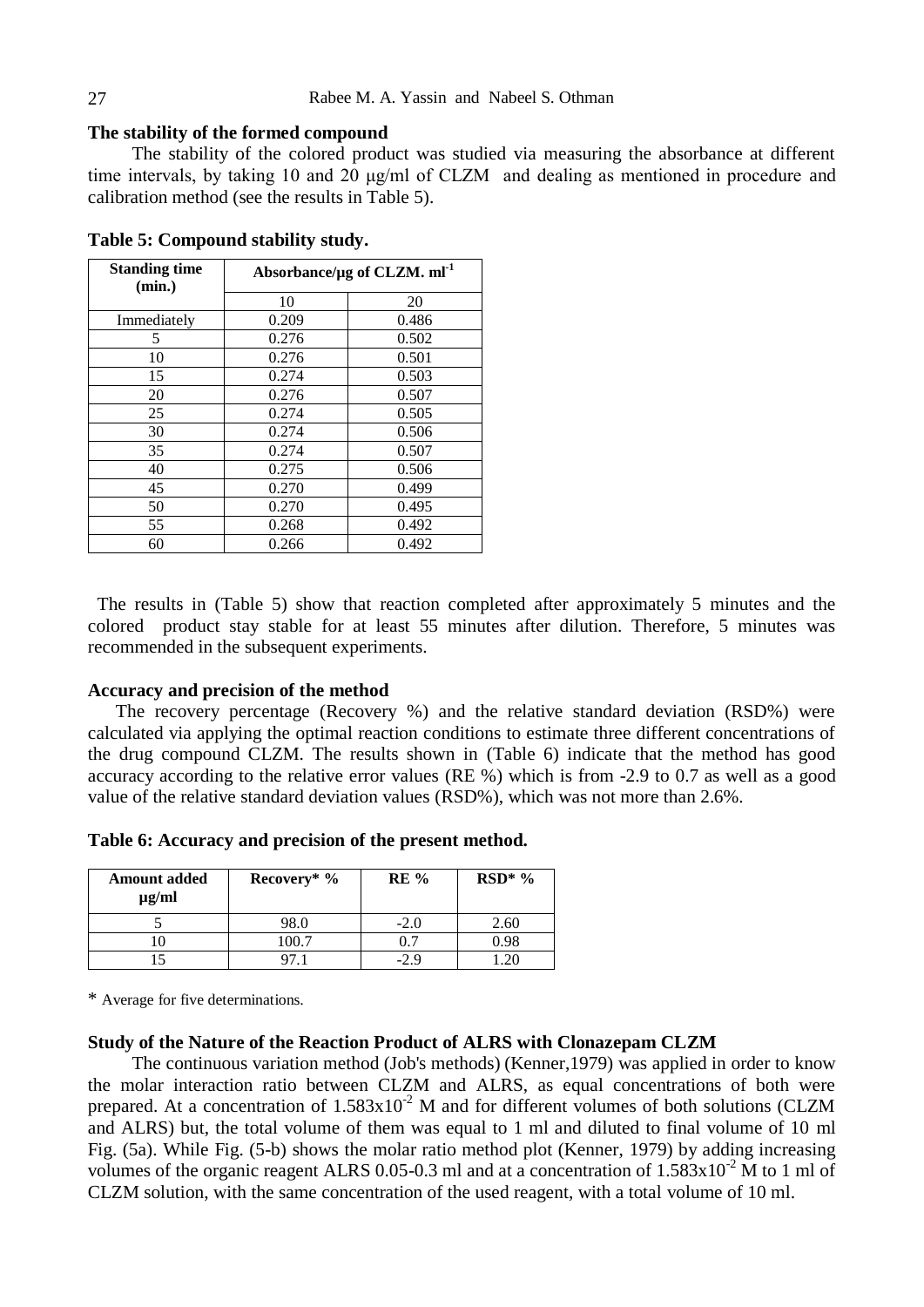

**Fig. 5: Job's method curve (a) and molar ratio curve (b) for the product of the reaction of CLZM with ALRS.** 

It can be seen from Figures.5a and 5b that the molar reaction ratio is 1:1 (CLZM: ALRS). The mechanism of interaction between CLZM and ALRS can be undergo proton transfer reaction (Al-Neaimy and Al-Delymi, 2013). Fig. (6) shows the proposed mechanism for the resulted colored product.



**Fig. 6: The suggested mechanism for resulting colored product [CLZM-ALRS].**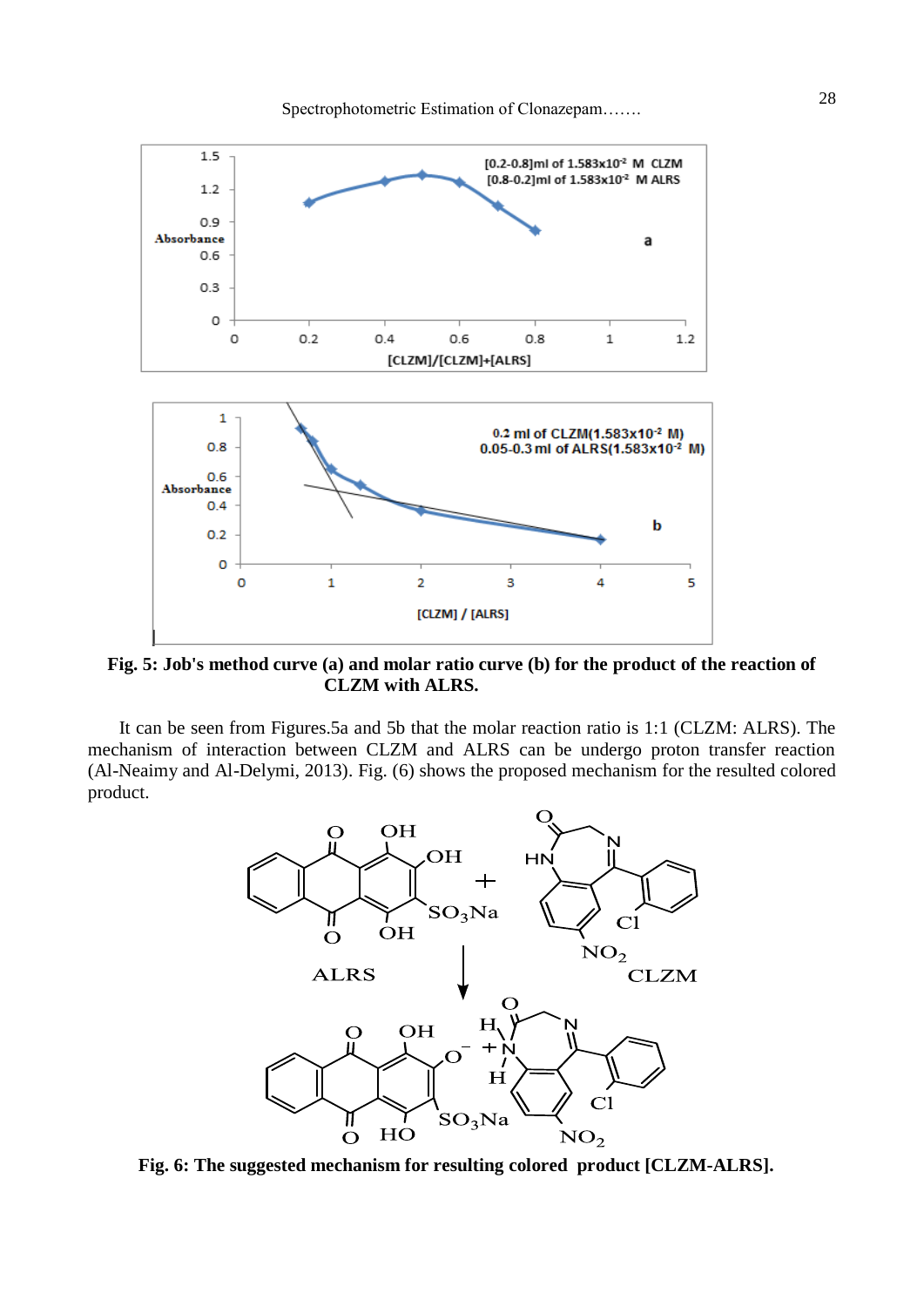# **Final Absorption Spectrum**

1.25 ml of 0.1% ALRS reagent was added to a volumetric flask of 10 ml containing 2.5 ml of clonazepam, waiting for a period of 5 minutes, followed by dilution with distilled water and also waiting for 5 minutes, then a spectrum scan was taken from 200 to 800 nm and Fig. (7) shows that the highest absorbance of the colored product is at 528 nm.



**Fig. 7: Absorption spectra of: A: 25 µg/mL CLZM proceeded according to the proposed method vs. blank solution, B: Blank solution vs. distilled water.**

# **Applications of the Method**

The applicability of present method to estimate CLZM in the form of tablets formulations was tested using three different concentrations (7, 15 and 20  $\mu$ g/ml) after completing the additions on optimal amounts mentioned before using 10 ml volumetric flask (Table 7).

| Drug        | <b>CLZM</b><br>amount<br>$\mu$ g/ml | Recovery*% | RE%    | $RSD*%$ | Drug content<br>$measured$ (mg) |
|-------------|-------------------------------------|------------|--------|---------|---------------------------------|
| Rivotril    |                                     | 96.0       | $-4.0$ | 1.28    | 1.920                           |
| 2mg/tablet  | 14                                  | 97.9       | $-2.1$ | 1.31    | 1.958                           |
| Roche/Spain | 20                                  | 103.1      | 3.1    | 3.40    | 2.062                           |

**Table 7: Results of estimation of CLZM in pharmaceutical preparation.**

\* Average of four determinations.

The results in Table (7) indicate that the mean recovery was 99% and the relative standard deviation value not more than 3. 4 % while the main drug content was 1.98 mg, which indicates the success of the present method in assaying CLZM.

#### **Standard addition method**

For the purpose of proving that the proposed method is free from the interference of additives used in the preparation of dosage forms, the standard addition method was applied, and according to the results obtained in Fig. (8) and (Table 8), the method is agreed well with the direct method of determination and is free from the interactions of excipients.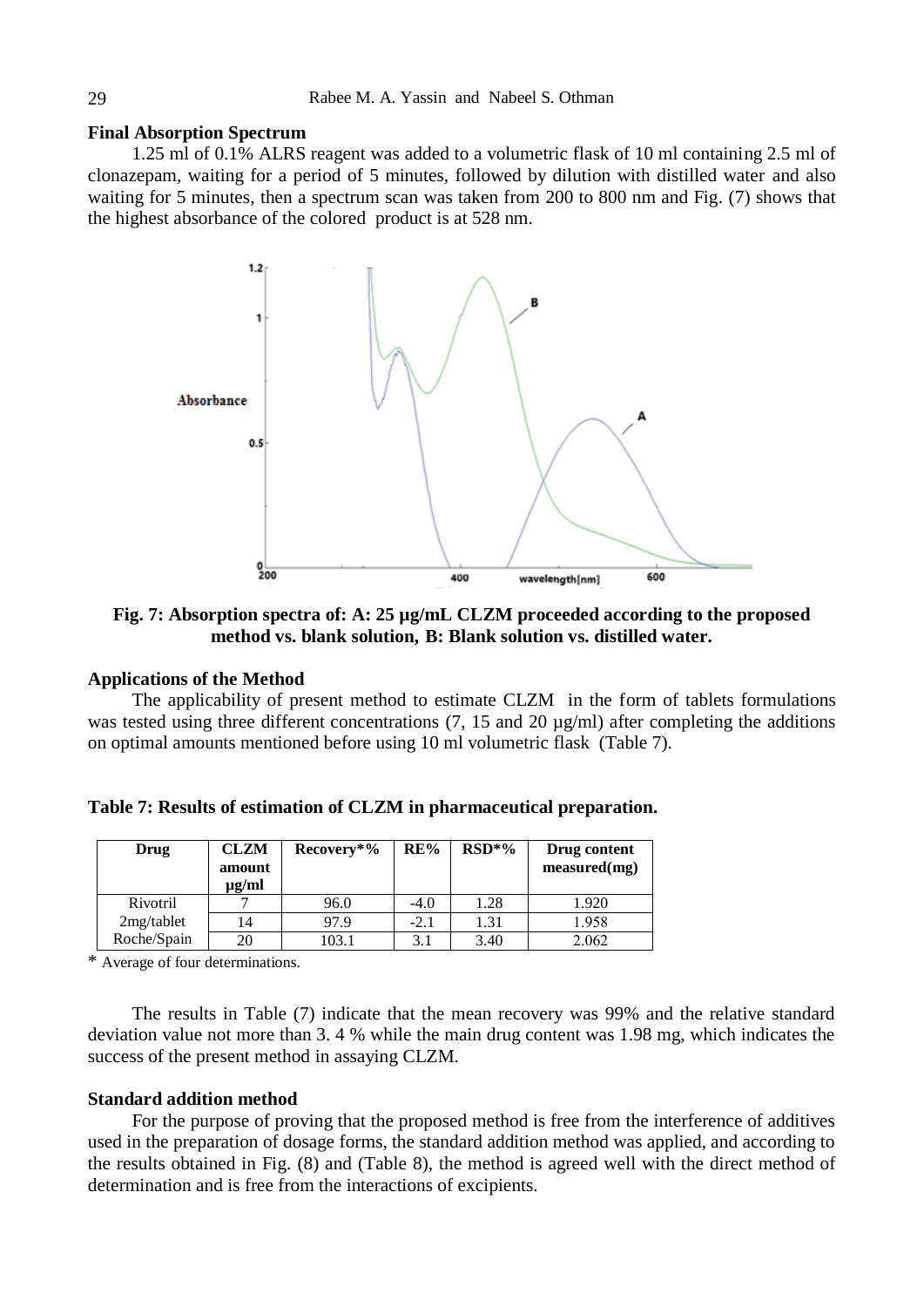Spectrophotometric Estimation of Clonazepam……. 30



**Fig. 8: The standard addition curve of CLZM estimation.**

|  | Table 8: Various parameter resulting from applying standard addition method. |  |  |  |
|--|------------------------------------------------------------------------------|--|--|--|
|  |                                                                              |  |  |  |

| Drug                   | Amount<br>taken<br>$(\mu g/ml)^2$ | Amount<br>found<br>$(\mu g/ml)$ | Recovery*<br>$\frac{0}{0}$ | <b>RE</b><br>$\frac{0}{0}$ | <b>RSD</b><br>$\frac{6}{9}$ | Drug content<br>measured<br>(mg) |
|------------------------|-----------------------------------|---------------------------------|----------------------------|----------------------------|-----------------------------|----------------------------------|
| Rivotril<br>2mg/tablet |                                   | 5.18                            | 103.6                      | 3.6                        | 2.10                        | 2.072                            |
| Roche/Spain            | 10                                | 10.30                           | 103.0                      | 3.0                        | 3.40                        | 2.060                            |

\* Average of four determinations.

# **Comparison of the Methods**

By comparing the current proposed method for the determination of CLZM using ALRS reagent with other spectrophotometric methods via taking some analytical variables for different interactions between the drug compound CLZM and different reagents as shown in Table (9).

| Table 9: Comparison of analytical variables for the proposed method with another method |  |  |  |  |
|-----------------------------------------------------------------------------------------|--|--|--|--|
| for estimating CLZM.                                                                    |  |  |  |  |

| <b>Parameters</b>                                                   | <b>Present method</b> | Literature method<br>(Hadi, 2015) |
|---------------------------------------------------------------------|-----------------------|-----------------------------------|
| Temperature( $\circ$ C)                                             | Room temperature      | Room temperature                  |
| $_{\text{max}}(nm)\lambda$                                          | 528                   | 532                               |
| Reagent                                                             | Alizarin Red S        | Metol                             |
| Development time(min.)                                              | 10                    | Without standing                  |
| Type of reaction                                                    | Proton transfer       | Charge transfer                   |
| Beer's law range( $\mu$ g/ml)                                       | $1 - 30$              | $5-40$                            |
| RSD %                                                               | $\leq 2.6$            | <4.32                             |
| Molar absorptivity $(l \cdot \text{mol}^{-1} \cdot \text{cm}^{-1})$ | 7.04 x $10^3$         | $3.473 \times 10^{3}$             |
| Sandell's sensitivity $\mu$ g/ cm <sup>2</sup>                      | 0.0449                | 0.0909                            |
| Color of the product                                                | Red                   | Purple                            |

It was found that the proposed method is more sensitive and has a low value of RSD% compared with the method in our comparison.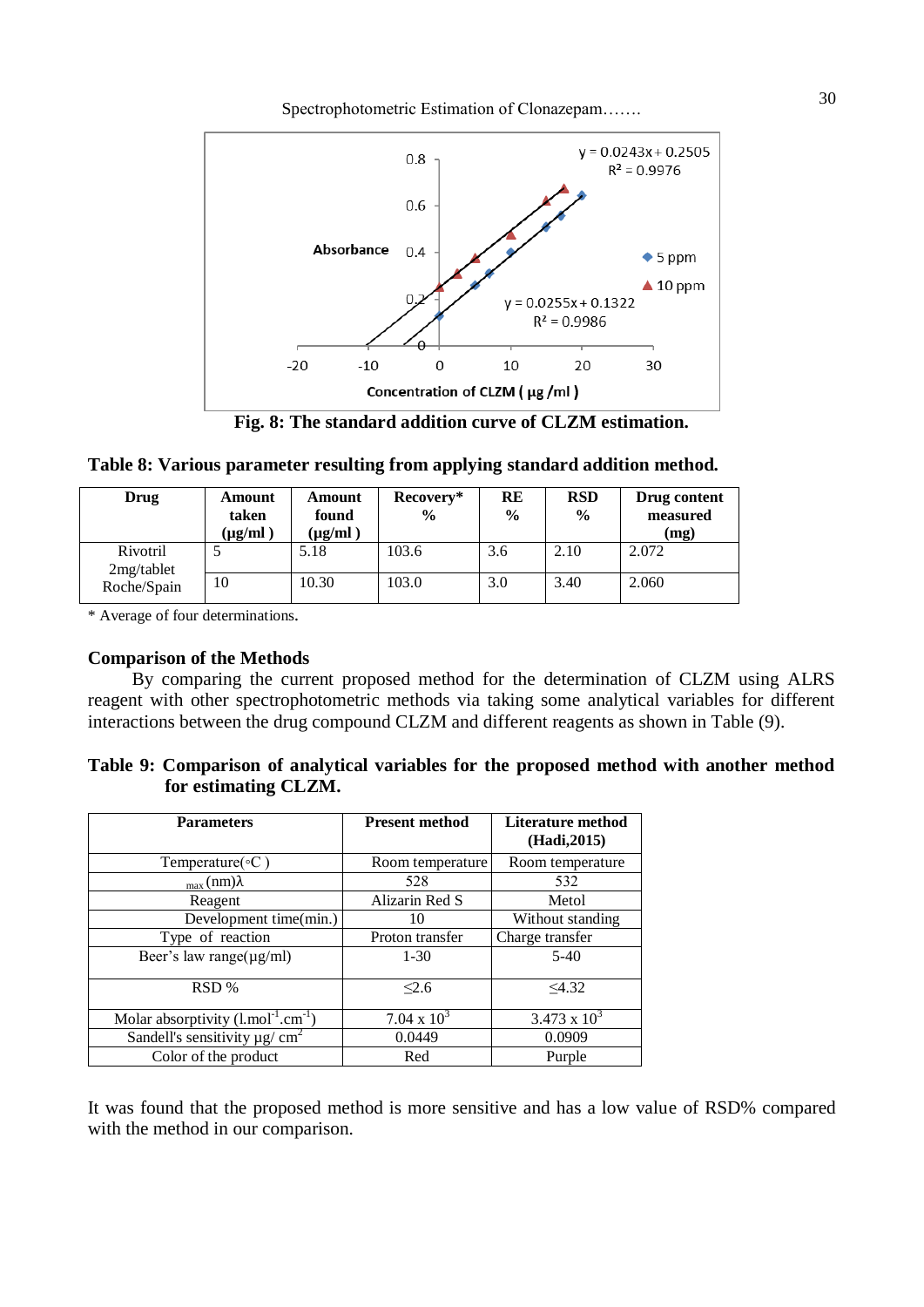## **CONCLUSION**

A spectrophotometric method was proposed for the assay of Clonazepam as pure form and in its formulation (Rivotril Tablet) and through its interaction with the alizarin red S reagent to give a red colored product with maximum absorbance at 528 nm. The method was successfully applied to the determination of clonazepam in pharmaceutical preparation in tablet form of Rivotril (2 mg/ tablet). The reaction takes place in an aqueous medium and the reaction does not need heating or extraction of product to an organic solvent.

## **ACKNOWLEDGEMENTS**

We extend our thanks and appreciation to the Presidency of the Department of Chemistry/ College of Science/ University of Mosul for facilitating conducting research in the Analytical Research Laboratory.

#### **REFERENCES**

- Abdullah, H.H. (2017). Cloud-point extraction and spectrophotometric determination of clonazepam in pharmaceutical dosage forms. *Bulletin of the Chem. Soc. of Ethiopia*, **31**(3), 373-382.
- Al-Neaimy, U.I.S.; Al-Delymi, A.M.S. (2013). Visible spectrophotometric determination of ganciclovir in its pharmaceutical formulations using quinalizarin reagent. *Jordan J. Chem.*, **8**(2), 103–112. https://doi.org/10.12816/0001521.
- Ameen, S.; Al-Badry S.Y. (2005). Development of indirect spectrophotometric method for the determination of clonazepam in pharmaceutical preparation using resorcinol. *J. Karb. Unv.,* **1**, 293-302.
- Belal, F.; Ibrahim, F.; Sheribah, Z.; Alaa, H. (2017). Spectroflourometric determination of clonazepam in dosage forms: Application to content uniformity testing and human plasma. *Luminescence*. **32**(7), 1299-1306.
- Degreef, M.; Vits, L.; Berry, E.M.; Maudens, K.E.; Van Nuijs, A.L. (2021). Quantification of 54 benzodiazepines and Z-drugs, including 20 designer ones, in Plasma. *J. Anal. Toxicol.,* **45**(2), 141-153.
- European pharmacopoeia,  $10^{th}$  ed., council of Europe, Strasbourg Codex, France, 2019, 2263.
- Fadhel, S.R.; Khamees, N.M. (2018). Development of spectrophotometric method for estimating clonazepam in its pure form and pharmaceutical tablets. *Orient J. Chem*., **34**(1),1604-1610.
- Fang, S.; Chen, J.; Dai, X.; Zheng, Y.; Wu, H.; Fu, Y.; Li, J.; Ye, Y.; Liao, L. (2020). A preliminary gas chromatography-mass spectrometry-based metabolomics study of rats ingested diazepam or clonazepam. *J. Forensic Sci. Med*., **6**(4),117-125.
- Gadge, S.S.; Game, M.D.; Salode, V.L.; Nakod, A.D.; Gadge M.S. (2020). Simultaneous estimation of paroxetine hydrochloride and clonazepam in tablet dosage form by HPLC. *Asian J. Res. Chem.,* **13**(2), 113-116.
- Gurusamy, K.; Thangadurai, S. (2019). A Study on Chromatography methods for the meparation and detection of certain benzodiazepine drug in forensic sample. *J. Forensic Sci. Criminol*., **7**(2), 207.
- Hadi, H. (2015). Spectrophotometric determination of clonazepam in pure and dosage forms using charge transfer reaction. *Iraqi J. Pharm. Sci.*, **24**(1), 25-32.
- Hajir, S.A.; Kassim, H.K. (2020). Spectrophotometric determination of clonazepam drug in pure form and pharmaceutical preparation by diazotization reaction, *IJPR*., **24**(5), 3808-3817.
- Honeychurch, K.C.; Brooks, J.; Hart, J.P. (2016). Development of a voltametric assay, using screen-printed electrodes, for clonazepam and its application to beverage and serum samples. *Talanta*., **147**, 510-515.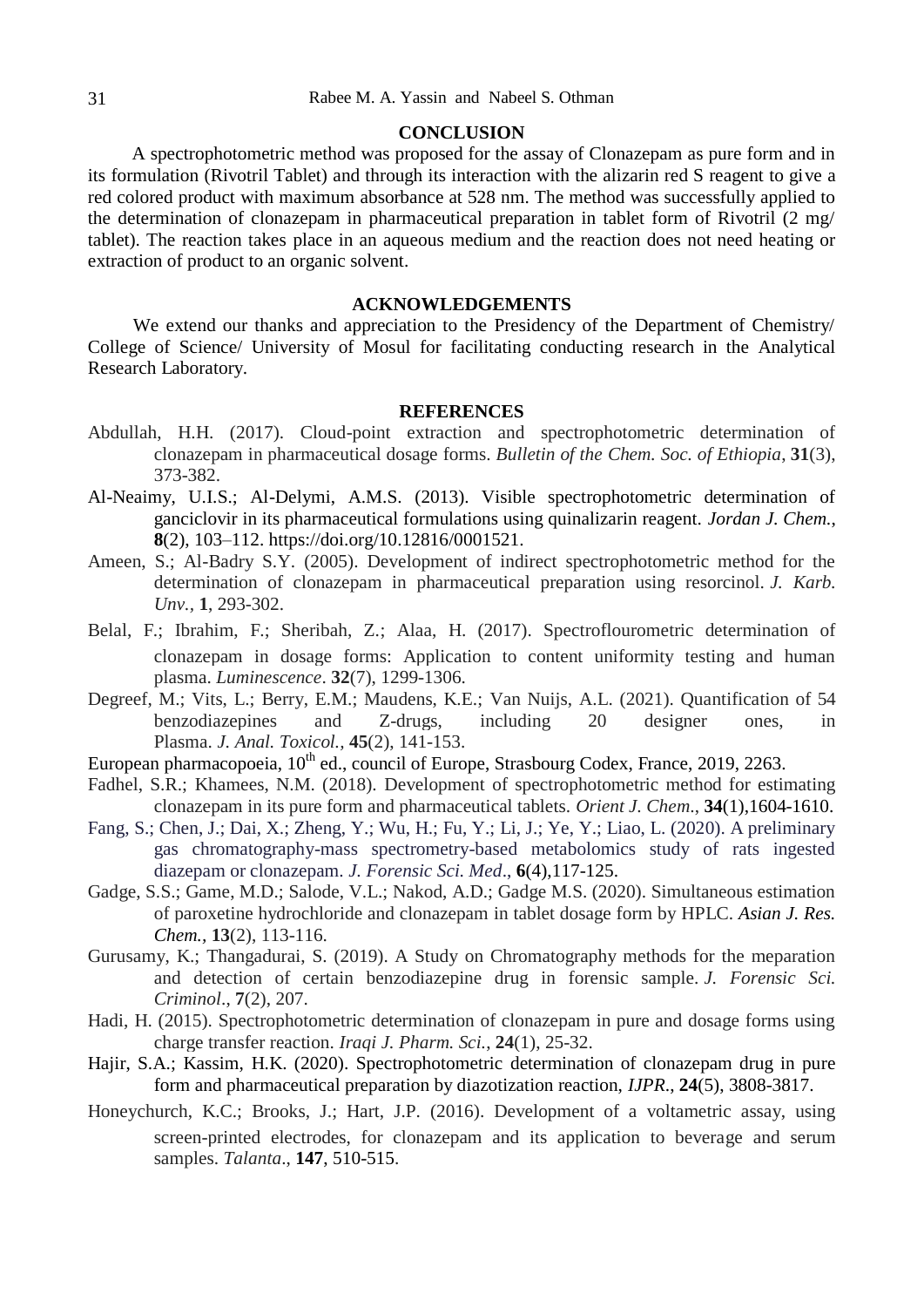- Isse, F.A.; Mahmoud, S.H. (2021). Determination of clobazam and its major metabolite Ndesmethylclobazam in human plasma with high performance liquid chromatography. *Analytica*, **2**(3), 57-65.
- Kakde, R.B.; Satone, D.D. (2009). Spectrophotometric method for simultaneous estimation of escitalopram oxalate and clonazepam in tablet dosage form. *Indian J. Pharm. Sci.,* **71**(6), 702-705.
- Karajgi, S.; Kotnal, R.; Patil, A. (2016). Validated first order derivative UV spectrophotometric method for the determination of clonazepam. *Int. J. Pharm. Sci. Rev. Res*., **39**(1), 66-69.
- Kenner, T. (1979). ״Quantitative Analysis ״. MacMillan Publishing Co., Inc., New York, 32 p.
- Lotfi, S.; Veisi, H. (2019). Electrochemical determination of clonazepam drug based on glassy carbon electrode modified with Fe3O4/R-SH/Pd nanocomposite. *Mater. Sci. and Engineer., C* **103**, 109754.
- Mahdi, M.I.; Kadim, K.H. (2018). Spectrophotometric determination for benzodiazepine drugs (clonazepam and nitrazepam) in pure and pharmaceuticals preparation. *Asian J. Chem.,* **30**(12), 2686-2692.
- Mahdi, M.I.; Kadhim, K.H. (2020). A batch and cloud point extraction kinetic spectrophotometric method for determining trace and ultra-trace amounts of benzodiazepine drugs (clonazepam and nitrazepam) in pure and pharmaceutical preparations. *Current Issues in Pharm. and Med. Sci.,* **33**(1), 21-31.
- Malik, H.A.; Sadeem, S.A.; Alsammarraie, A.M. (2018). Determination of clonazepam in pharmaceutical formulations by normal and reverse flow injection analysis coupled with solid-phase reactor containing  $MnO<sub>2</sub>$  immobilized. *JGPT*, **10**(06), 411-419.
- Naidu, N.; Yellappa, M.; Praveenkumar, L.; Koteswararao, M.I.P. (2018). Assay method development and validation for simultaneous estimation of paroxetine and clonazepam by RP-HPLC, WJPM, **4**(4),232-236.
- Patel, J. U.; Chhalotiya, U. K. (2017). A Synchronous fluorescence spectrofluorometric method for the simultaneous determination of clonazepam and paroxetine hydrochloride in combined pharmaceutical dose form. *Turkish J. Pharm. Sci.,* **14**(3), 251.
- Qriouet, Z.; Qmichou, Z.; Bouchoutrouch, N.; Mahi, H.; Cherrah, Y.; Sefrioui, H. (2019). Review article: Analytical methods used for the detection and quantification of benzodiazepines. *J. Anal. Methods in Chem.*, (2019), 1-11.
- Sachdeva, D.; Singh, A.; Agrawal, V.V. (2021). Electrochemical detection of anti-anxiety drug clonazepam using electrophoretically deposited gold nanoparticles. *MAPAN*,**36**(3), 639- 649.
- Saddam, N.S.; Kadhim, K.H. (2019). Spectrophotometric determination of drug clonazepam in pure form and pharmaceutical tablets by oxidative coupling reaction with chlorpromazine hydrochloride. *Int. J. Pharm. Qual. Assu.,***10**(02), 342-348.
- Salem, A.A.; Barsoum, B.N.; Izake, E.L. (2002). Determination of bromazepam and clonazepam in pure and pharmaceutical dosage forms using chloranil as a charge transfer complexing agent. *Anal. lett*. **35**(10), 1631-1648.
- Salem, A.A.; Barsoum, B.N.; Izake, E.L. (2004). Spectrophotometric and fluorimetric determination of diazepam, bromazepam and clonazepam in pharmaceutical and urine samples. *Spectrochimica Acta Part A: Mol. and Biomol. Spectr*., **60**(4), 771-780.
- Santhosh, S.R.; Sampath, S.; Gupta, A. (2019). Simultaneous analysis of eight benzodiazepines in blood and urine matrix by gas chromatography–mass spectrometry: Implications for air crash investigation. *Indian J. Aerospace Med.,* **63**(1), 2-7.